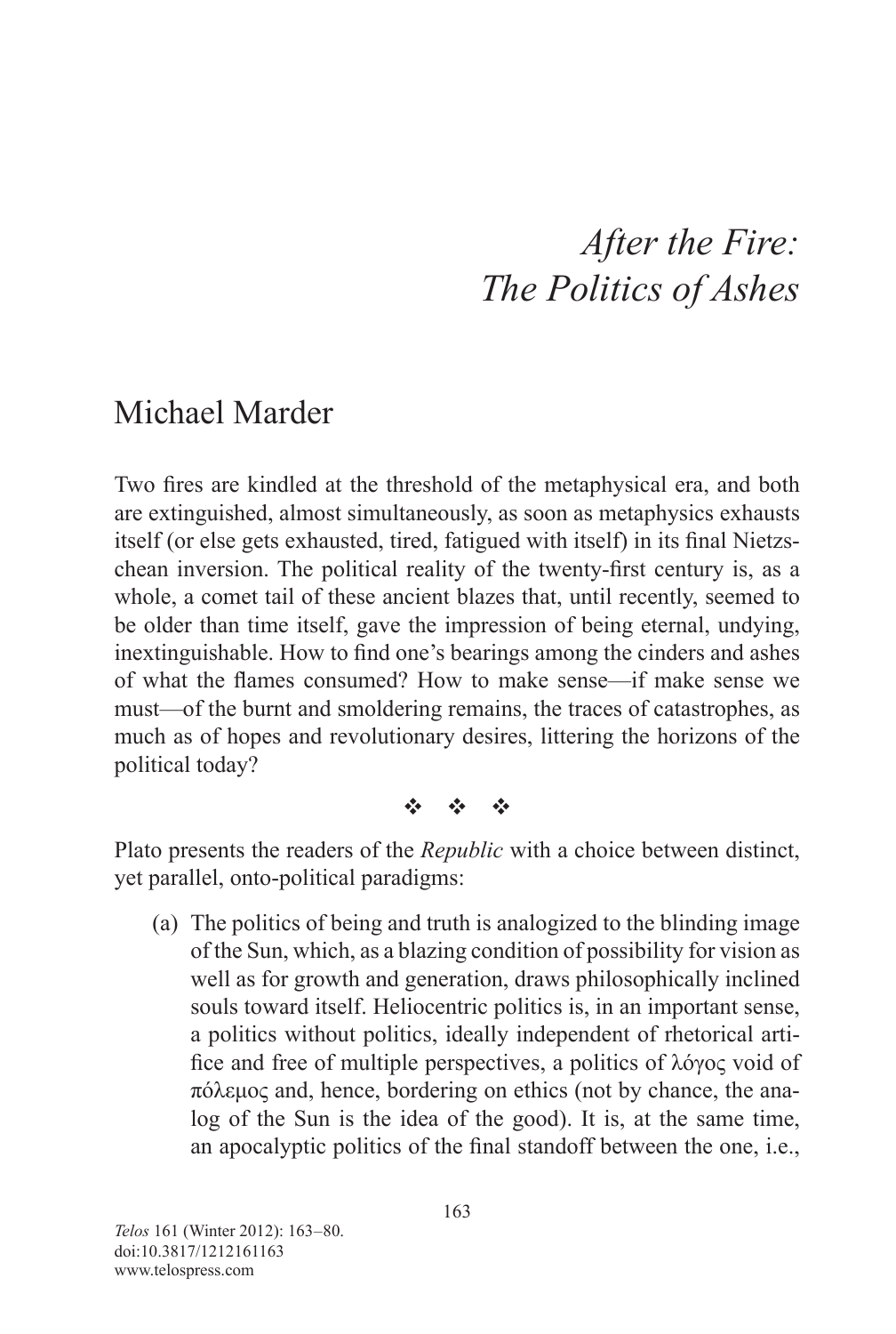between the philosopher-king, as well as those courageous enough to follow him on the path toward the oneness of the blazing truth, and the multitudes that are under the sway of skillful orators.

(b) The politics of illusion enchants the many with the magic of the spectacle, illuminated by the light of another fire,  $\phi \tilde{\omega} \zeta \delta \tilde{\varepsilon} \dots \pi \nu \rho \delta \zeta$ , burning high up in the expanse of the cave, wherein they are trapped. The road, along which passes an endless procession of appearances, stretches in the space between the prisoners and the fire, μεταξὺ δὲ τοῦ πυρὸς καὶ τῶν δεσμωτῶν (514b), that similarly lies at the source of political visibility and, indeed, phenomenality. Nothing would have been given to sight; neither shadows nor silhouettes would have come alive, mesmerizing the spectators, were it not for the artificial illumination emanating from this fire, which is, according to its promethean provenance, the emblem of artifice itself, of persuasive rhetoric, and, finally, of politics.

As always, an intricate play of differences that mirror or echo one another *ad infinitum* is at stake in the meticulously planned political theater of *The Republic*. At least as early as Heraclitus, the Sun was interpreted as a form of fire, $<sup>1</sup>$  and it is this immense celestial blaze that finds its fad-</sup> ing reflection in the fire of the cave, burning high above the prisoners' heads. Just as, spatially, the intervals between the respective fires, what they illuminate, and the spectators parallel one another, so, conceptually, an extended analogy emerges, where, on the one hand, the Sun, with its powers or potentialities (ἡλίου δυνάμει) evocative of the good, exceeds the realm of being and visibility, and, on the other, the fire of the cave, imitating solar potentialities, albeit detectable only in eidetic light, fails to touch upon anything in being. At the extremes of metaphysics, both fires burn without burning out and seem to require nothing to fuel them and no material supports for their maintenance. They are the poles, between which, for millennia after Plato, political thought and action will have unfolded.

We are, then, faced with a choice between two distinct pyropolitical models, sources of luminosity and warmth, but also threats of fatal conflagration, in various ways promising to blind, if not to destroy, those who

<sup>1.</sup> Martin Heidegger and Eugen Fink, *The Heraclitus Seminar*, trans. Charles H. Seibert (Evanston, IL: Northwestern UP, 1993), p. 43.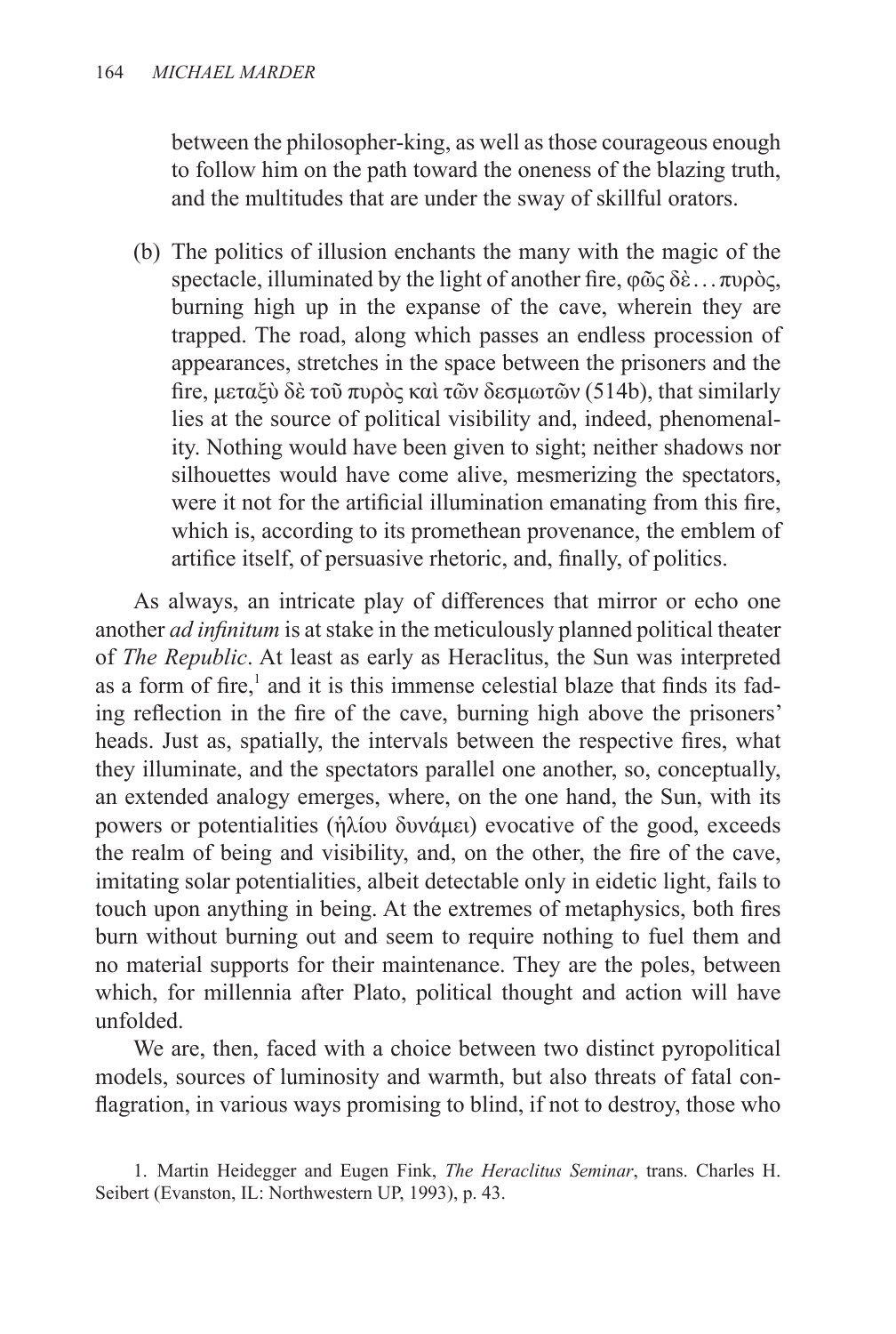approach them. For Plato, political movement *par excellence* is the risky act of turning from one fire to another, a literal re-volution, in the course of which the philosophical soul exposes itself to the more abundant light and warmth of the eidetic Sun, often at the expense of the material fire, not to mention the bodily comforts and physical life it bestows. Metaphysical politics has always unfolded in the shadow of this hyperbolic choice between the two fires: between the otherworldly ideal of truth (e.g., the revolutionary demand for freedom and equality) and the crushing exigencies of the everyday (e.g., Machiavellianism and *Realpolitik* in their multiple shades and forms); between the extraordinary and the mundane; between the exception and the rule. In turn, the simplest version of politics after metaphysics consists in eliminating the transcendent pole in the opposition and embracing the immanence of the here-below as the only viable realm of human activity and, indeed, of life, which lacks an "outside." The consequences of this move are not difficult to conjecture, for, in the absence of the possibilities of transcendence, one witnesses the rise of a politics without ideals and without idealism, a purely pragmatic politics, sober and free of myths and illusions. A sunless, situational, managerial politics that precludes the possibility of turning elsewhere and of dreaming up, in this revolutionary gyration, the utopia of the otherwise-than-being.

But, to probe a little deeper, one might ask: What happens to the Platonic staging of onto-political reality, once its fundamental metaphysical pole, itself narrated in the form of a myth, has been undercut? It would be rather naïve to assume that the political theater of the cave remains unchanged after the analogy regulating the distances between its component parts that include the fire, the "puppets," and the spectators has collapsed. What sustains the tension between the various aspects of the political spectacle in the cave is the supplementary tension between the inside and the outside, immanence and transcendence, the light of the fire and that of the Sun. But if the carefully calibrated distances necessary for the politics of illusion, which now appears to be the only plausible politics, are erased, then nothing prevents the fire of the cave from devouring, instead of illuminating from afar, the artifacts it had previously enlivened. Henceforth, denied the redemptive promise and the light of the politics of truth, postmetaphysical subjects will not be able to take solace in the bare spectacle of politics either, since what used to be featured in it has been reduced to ash. "Wavering between the profit and the loss," as T. S. Eliot has masterfully expressed it in *Ash Wednesday*, they will rather dwell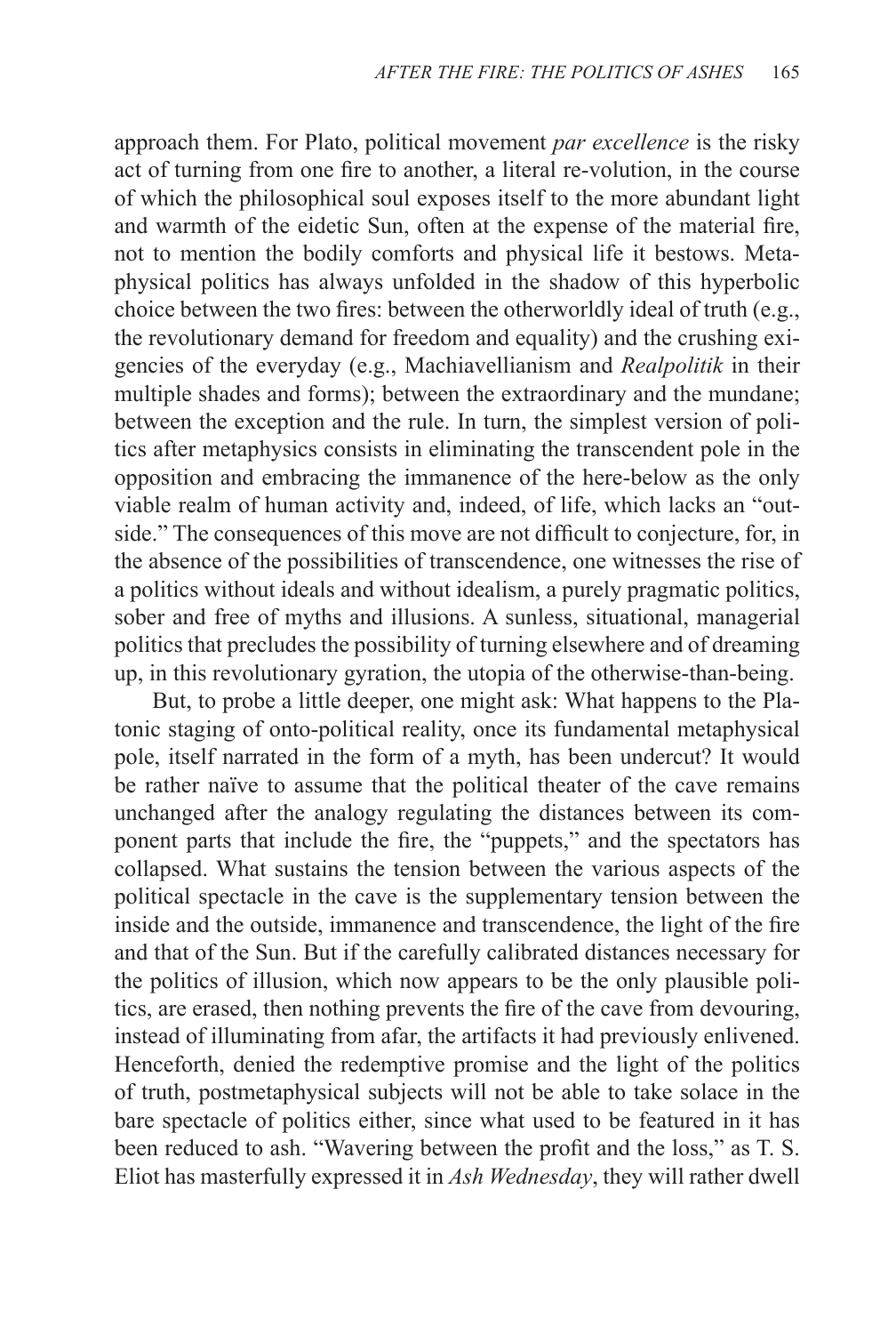in "[t]he dreamcrossed twilight," dreaming up the end of all dreams and political myths.<sup>2</sup>

### v v v

"Between profit and loss" is the new configuration of distances that are no longer purely spatial and that become discernible, perhaps for the first time, in the politics of what remains after the great metaphysical fires have gone out. After the blazes, we are left with the ashes of transcendence and with scorched immanence—with the irreversible loss of ideals and the destruction of ideality, mediated through the massive devastation of material existence. Ideality is ruined along with the materiality, on which it imprinted itself, just as a fire dies out when the dry wood that fueled it turns into ash. Whether such losses translate into the promise of a new beginning (and, hence, a new politics) remains to be seen. A more pressing question is about the place of the ashes of politics within or outside the framework of Western metaphysics. Is the eclipse of the Platonic Sun a temporary occurrence, obeying the rhythmic movement of being's donation and withdrawal, self-presentation and retreat, or is it a sign of what we may call "the absolute extinguishing"? Does it wholly exceed or is it inscribed in the calculative and sacrificial logic of metaphysics? How does the ensuing de-politicization, expressed, first and foremost, in the deidealization of politics, dovetail with a certain end of metaphysics, on the one hand, and the replacement of fire with the by-products of combustion, on the other?

At stake in this set of questions is the complex alignment of the history of being, the history of the political, and the natural-artificial history of fire. In the thought of Heraclitus, which, as we shall see, still welded together these three histories, κόσμος was conceived of as everlasting fire, kindling in measures (μέτρα) and going out in measures (Fr. 30).<sup>3</sup> In accordance with this cosmology, are we living through the measured going out of cosmic fire that, obeying its rhythmic vacillations, promises to be re-kindled soon? Or, conversely, has fire lost its metaphysical attribute "everlasting,"

2. T. S. Eliot, "Ash-Wednesday," in *Collected Poems, 1909–1962* (New York: Harcourt, Brace & World, 1936), pp. 83ff. For an astute philosophical reading of this poem, see Marcia Cavalcante-Schuback, "Still/Encore," in *Existential Utopia: New Perspectives on Utopian Thought*, ed. Michael Marder and Patricia Vieira (New York: Continuum, 2012).

3. G. S. Kirk and J. E. Raven, *The Presocratic Philosophers: A Critical History with a Selection of Texts* (Cambridge: Cambridge UP, 1963), p. 199.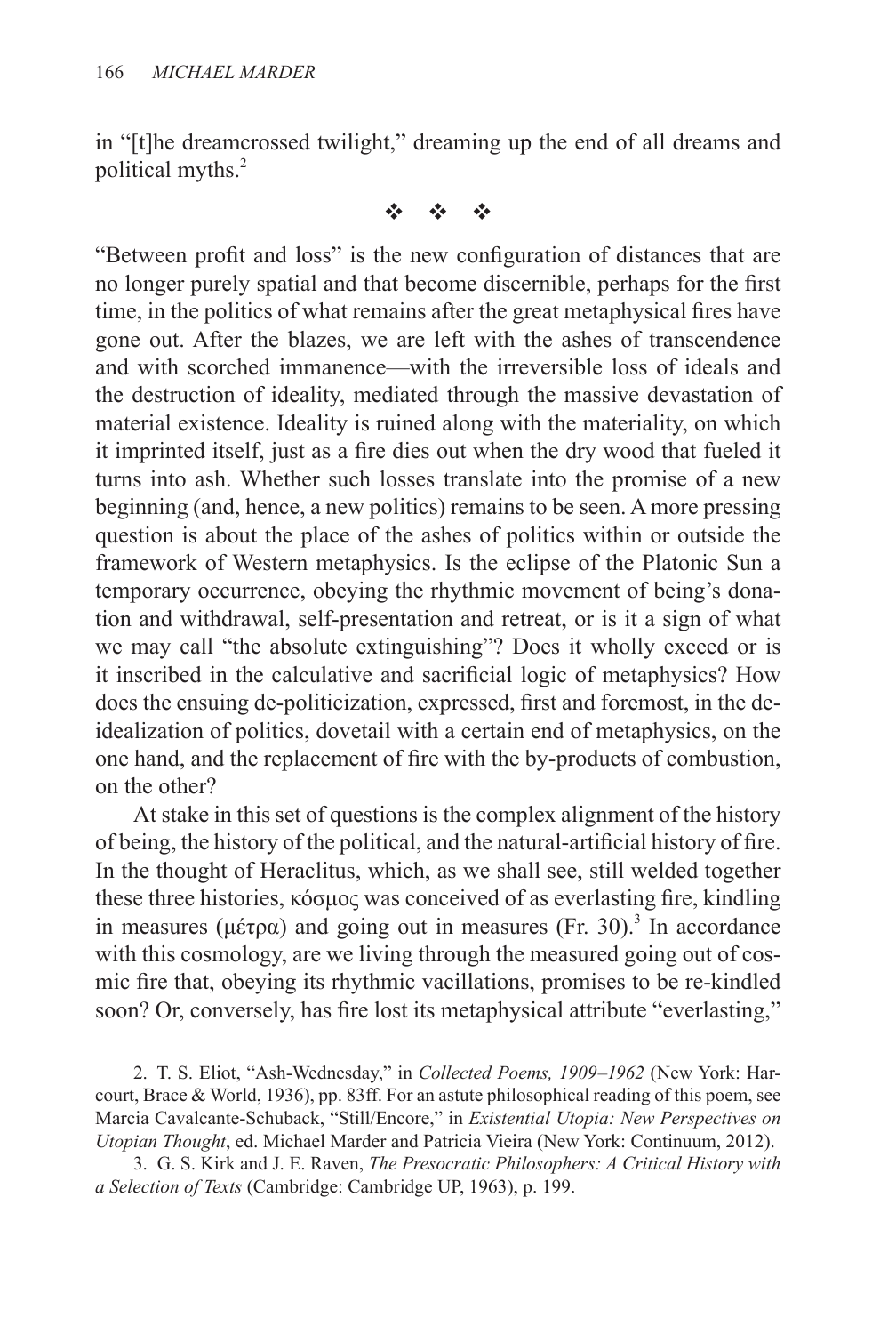and so, too, its uncanny capacity for regeneration? If the latter is the case, then what is the fate of the measures inherent in fire and, especially, of solar fire as the measure of time?<sup>4</sup> Does the invalidation of the metaphysical measure leave us with what is by definition immeasurable, excessive, and extreme? Or, does it hold out the promise of a new measure that could be born out of our own finitude and the immanence of human existence? And, above all, are we to place our hopes in the Phoenix-like capacities of metaphysical flames that, even from the position of utter destitution and non-being, support the myth of rebirth, regeneration, and rekindling?

The seductive power of mythology that accretes around the character of the Phoenix is undeniable. In political terms, the ashes of metaphysical ideals seem perpetually ready to take shape again at any given moment, gathering themselves into the unity of essence from their dispersion, reactivating, phenomenologically speaking, the "founding" event of the ideals' enunciation, and transcending the course of ordinary history. A case in point here is the re-animation and rehabilitation of the notion of freedom—long rendered formal and meaningless in the West where, after paving the way for capitalism, it has been systematically deployed for the purposes of waging war by successive American administrations—which is now taking place in the Arab world, in a wave of rebellions against autocratic regimes. It is hardly justifiable, however, to interpret this crosssection of history in the making in terms of the measured kindling of the fire that has gone out in the West, the migration of world-spirit from Berlin to Cairo, or the enflaming of the same (*essentially* the same) political passions in a different geographical locale and temporal framework. The alluring nature of the above interpretation hides what may well turn out to be the new political-metaphysical strategy, namely, to transform undeniable weakness (the weakening of metaphysics, the decline of political energy, the going out of Platonic fires, etc.) into a clandestine source of strength and the chance for a continued domination by the West faced with the irreversible tendencies toward de-centering, global decline, and overall crisis. Rather than learning to live with and among the ashes of metaphysics, accepting its finality and finitude, the political harnessing of the myth of the Phoenix erects, once again, the phantomatic edifice predicated on the entwined images of the setting/rising Sun and the phallus re-vivified

<sup>4.</sup> Heidegger and Fink, *The Heraclitus Seminar*, p. 37.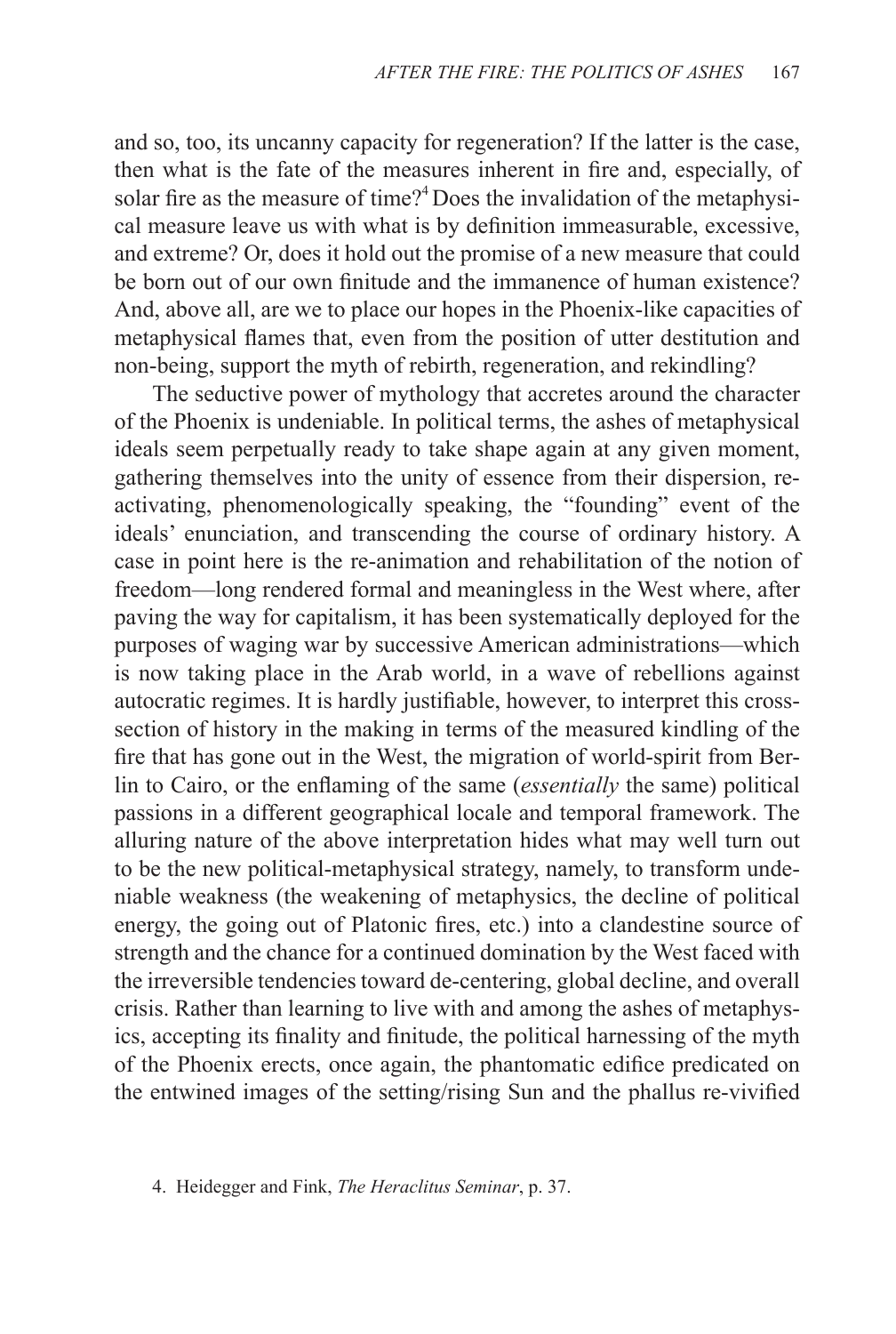after its ejaculatory collapse.<sup>5</sup> Instead of the fetishistic belief that "the sun never sets over the British Empire," the global sunset of the West is transformed into a novel form of imperialism. A political "rebellion against the Phoenix<sup>16</sup> is, thus, increasingly, the order of the day.

With this rebellion in mind, the task of postmetaphysical politics is to envision existence and co-existence without resurrecting the ideals of the past from the ashes, to which they have been reduced. At the material limits of idealization, after the fire, brilliantly explained by Hegel as "the ideality made manifest, the manifested process of destruction,"<sup>7</sup> has completed its work, there remains something nonidealizable: the traces of this manifest process *and* of the materiality it destroyed: the dispersed ashes wherein fires can no longer flare up. The great dialectical confrontation of spirit and matter does not culminate in sublimated matter, penetrated, transformed, and elevated by the power of spirit. Rather, it ends, as both deconstruction and negative dialectics acknowledge, with the nonidealizable refuse that offers absolute resistance to the flaming power of spirit. At the end of the single catastrophe that is world history—the history of a unified world as the world *of* spirit, of a flaming ideality—there is nothing more to burn or to throw into the sacrificial pyre, which rages behind, lights up, and propels every vision of "progress." The ashes left over from this history form a singular register of the victims, whether human or nonhuman, that bore the brunt of "ideality made manifest" on their very bodies and that were used as the materials for fueling the fiery self-manifestation of spirit. Neither prisoners of the spectacle, deceived by the fire of the cave, nor proponents of the heliocentric politics of Ideas, they were the unwilling participants in a third kind of conflagration, thrust to the hither side of the distinction between truth and falsity: the tortured underside of world history and of spirit's progressive march through the world.

In the faint grey light of the ashes, in "the dreamcrossed twilight" of world history, political phenomenology itself needs to be rethought. Since the pre-Socratics and, especially, since Heraclitus, political order and apparent being have been understood as one and the same. Kόσμος connotes,

5. Sigmund Freud, "The Acquisition and Control of Fire," in *New Introductory Lectures on Psycho-Analysis and Other Works*, Standard Edition, ed. James Starchey et al. (London: Vintage Classics, 2001), 22:191.

6. Jacques Derrida, *Cinders*, trans. Ned Lukacher (Lincoln: Univ. of Nebraska Press, 1991), p. 59.

7. G. W. F. Hegel, *Philosophy of Nature: Encyclopedia of the Philosophical Sciences,*  Part II, trans. A. V. Miller (Oxford: Oxford UP, 2004), p. 116.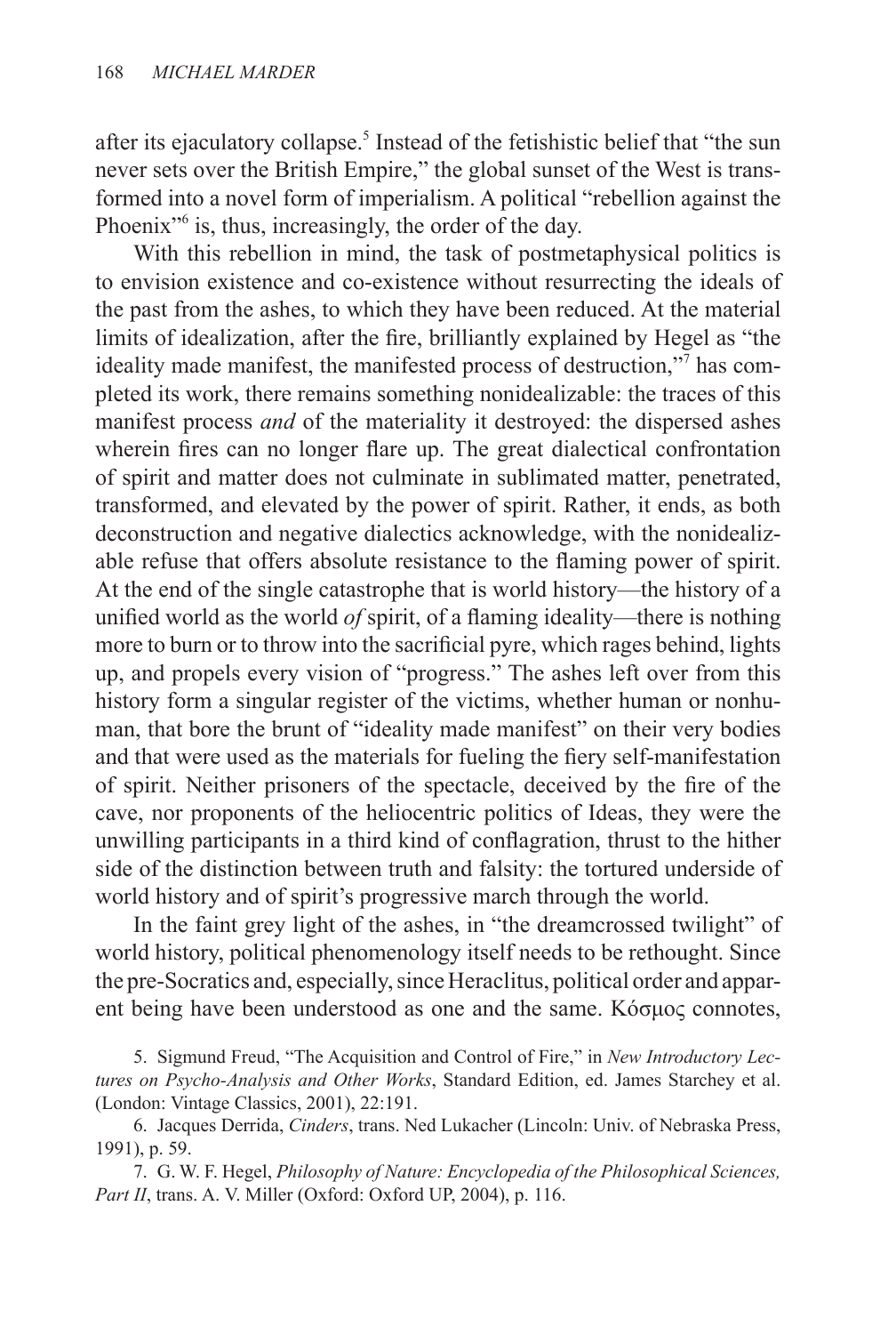at once, an ordered arrangement and a shining-forth, a just and adjusted, well-regulated, harmonious, "measured" order, which in its brilliance gives itself to sight. When Heraclitus specifies κόσμος as a kind of fire, he indirectly touches upon its phenomenological core, as much as on its dialectical nature expressed in the orderly harmonization of opposites in the unity of kindling and being quenched, need and satiety. There is, however, nothing measured and orderly about the ashes with their tendency toward dispersion, precluding the possibility of being gathered again so effectively that they supply deconstruction with one of the most evocative metaphors for dissemination.<sup>8</sup> There is, moreover, no sense of justice for all those and all that served as fuel for the pyre of world history; no satiety or quenching of need even when the process of combustion has reached its end or its limit; no brilliant light emanating from the remains that challenge the power of the spectacle. At the end of metaphysics, when everything has been consumed, the light of the ashes themselves replaces the shining-forth of phenomena, while the fading afterglow of fire gives way to the obscure trace of its victims.

v v v

The regular and rhythmic extinguishing of fire in Heraclitus, the withdrawal of being in Heidegger, and the retreat of the political in Schmitt raise the question of the remains that, more often than not, are recuperated and re-inserted into the logic of the "positive" concept thriving on its own calculated negations.<sup>9</sup> The alternative to this cunning of reason is the inversion of perspective that would allow the dominant concept to be viewed from the vantage point of its absolute displacement (ἄρρυϑμος, *arrhythmia*) and would permit us to inquire into the meaning of fire, being, and the political from the postmetaphysical threshold of their irrecoverable loss. Instead of asking, "What is the political?" and teasing out, as Schmitt did, the architectonics of the concept from differences structured into oppositional formations, the postmetaphysical query is, "What remains of politics?" (which, as one should never forget, includes a further question, "*Whose* remains are strewn on the battlefield?"). After political theologies and political mythologies have imagined all the possible variations on the

9. On the overall theory of Being as "remains," cf. Santiago Zabala, *The Remains of Being: Hermeneutic Ontology after Metaphysics* (New York: Columbia UP, 2009).

<sup>8.</sup> Derrida, *Cinders*, p. 39.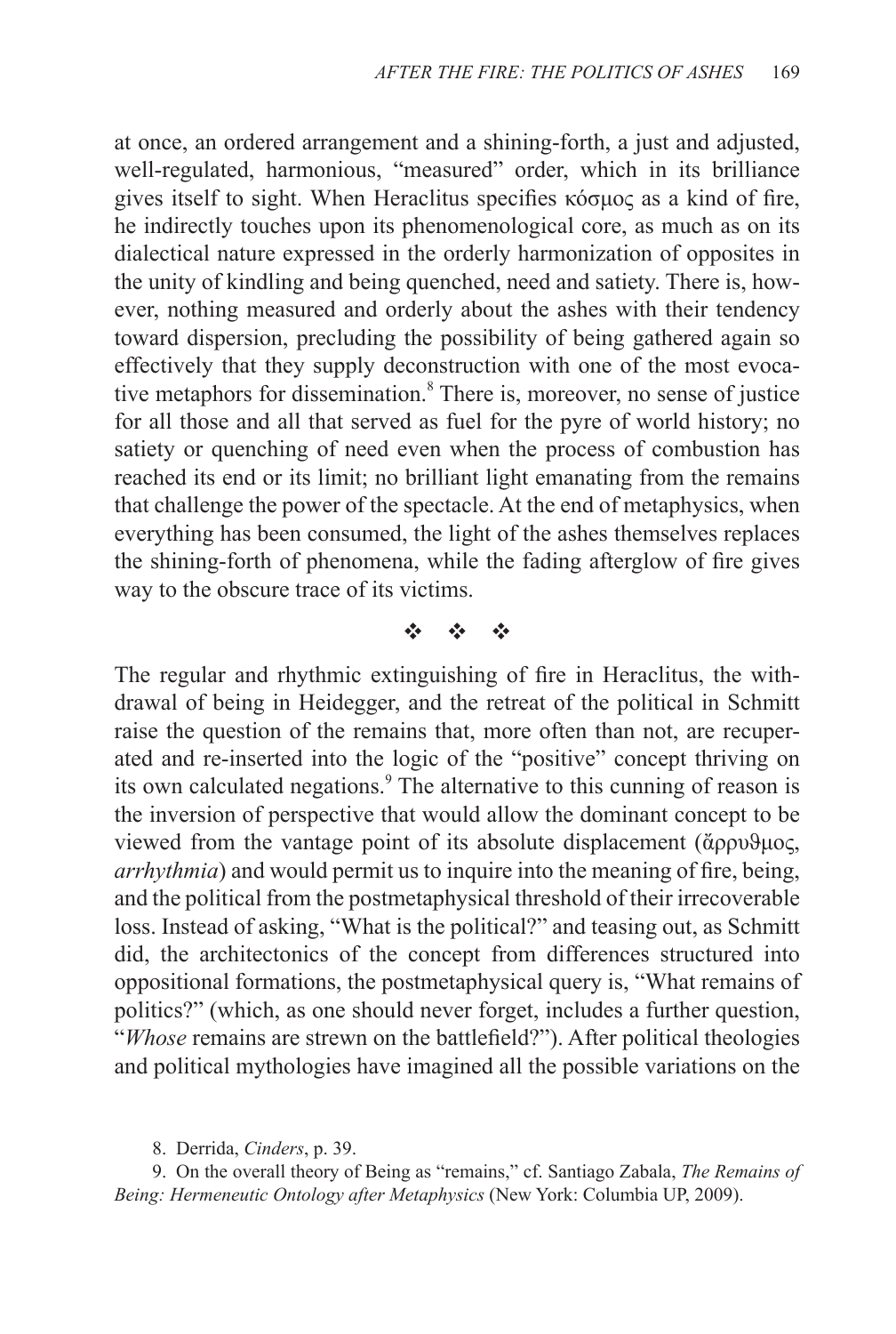Platonic politics of illusion and of truth, it is now time to take stock of what is left in their wake.

Although the shape of the answer is still abstruse (and it is far from certain that this opacity will be ever lifted), it has been already suggested that what remains of the great pyropolitical experiments of the past are the ashes, or, to put it more abstractly, difference devoid of oppositionality, dis-organized and anarchic. Let us try to compile an ethical register, an index of these remains that would point, at the same time, to the closure bereft of either completion or satisfaction—of metaphysical paradigms and to the fate of those who fell victim to the violence these paradigms have unleashed.

Jean-Louis Chrétien's exegesis of the theological significance of fire in St. Ambrose discusses, among other things, how sparks of the divine blaze ignite in human beings the will and the desire for the good.<sup>10</sup> Jesus of Nazareth, who, as the proto- or archi-revolutionary has come to "throw fire onto the earth," imparts this divine blaze that burns without consuming anything to all those prepared to receive it. Will and desire, (that is to say: psychic interiority in its entirety) are but a trace of divine fire that bestows the gift of subjectivity upon its recipients and, in virtually all political theological accounts, figures as the cause behind revolutionary political action and the *pouvoir constituant* this action performatively wields. What the political theology of revolutions inherits from Christianity is a belief in the contagious inflammation of individual wills, amounting to the flaring up of the collective (or general) will that, at the height of its universal aspirations, intends to change not only a given political regime but also the world as such. And what it adopts from Platonism is the adherence to the politics of truth as the metaphysical ideal, igniting with its undying fire the first sparks of the revolution.

As soon as they are de-idealized, historicized, recalled to their materiality, the theological and political-theological fires prove to be finite. The process of secularization might well represent, as many have come to believe, the "measured" going out of the theological fire, which conserves its self-identity even in the midst of its becoming-other-to-itself. But even if this hypothesis is correct and secularism is, indeed, the other face of Christianity, psychic interiority (the will and desire) no longer harbors the fire of its Ambrosian-Augustinian provenance; at the extreme, the psyche

10. Jean-Louis Chrétien, *L'intelligence du feu: réponses humaines à une parole de Jésus* (Paris: Bayard, 2003), p. 66.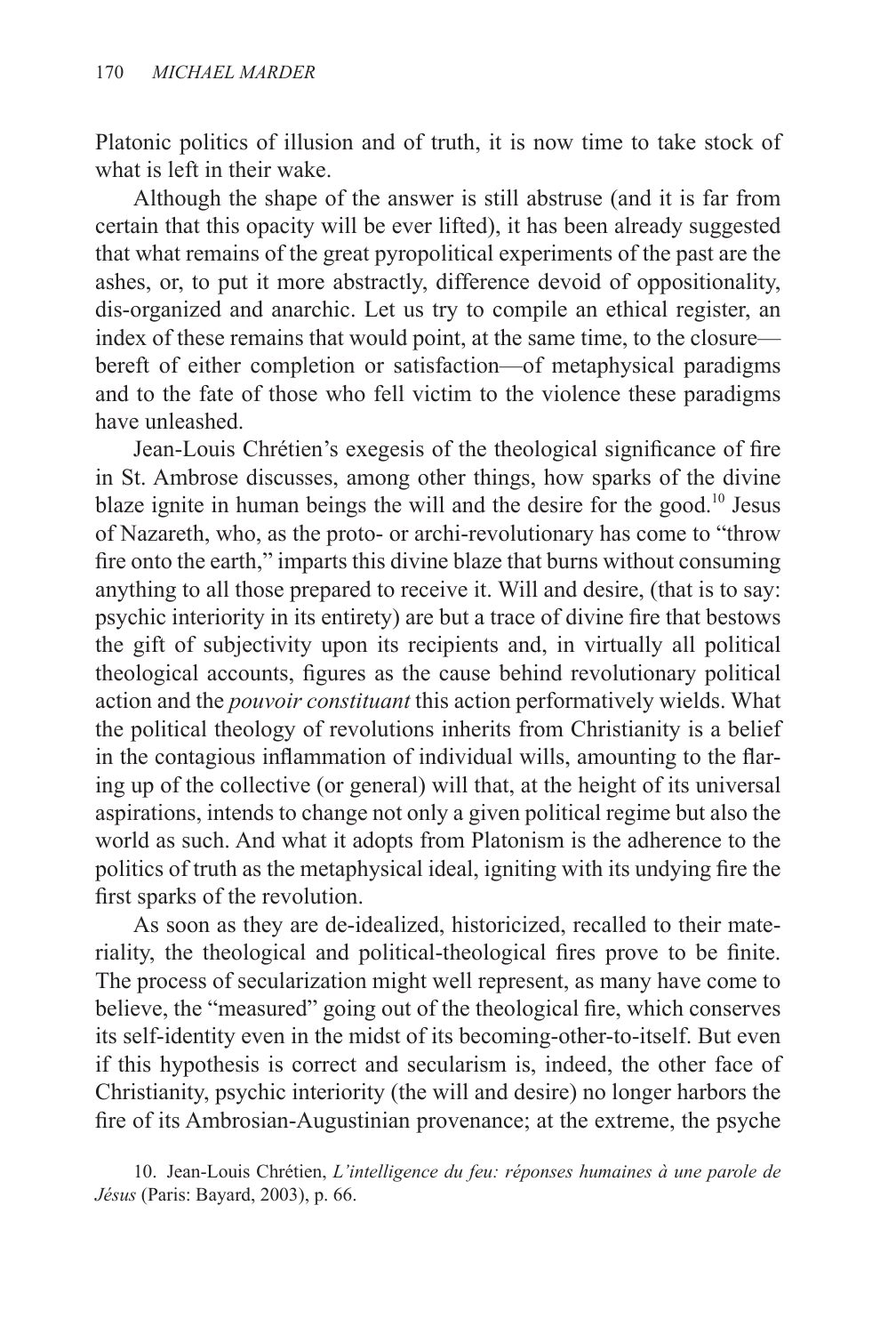as such has been reduced to ash. The "will in ashes" can, to be sure, signify disinterest and apathy, passivity and reluctance to embrace revolutionary change, but it can also indicate a radical re-making of the subject and an overcoming of the metaphysical prejudice that sovereignty resides either in the withdrawn and autonomous interiority or in the exteriorization and determination of the subject by means of decisive action. The will in ashes is the apex of nihilism but also a turning point in the subject's relation to itself, to the world, and to others.

The heteronomous sources of the will and of desire, born of divine inflammation, are palpable in the genealogy of the subject, even if the permutations of these psychic forces in modernity, up to and including the rationalization of the will, lead us to the conclusion that psychic fire—or the psyche *qua* fire, received from elsewhere—has gone out. Confirming this outcome, to which they have greatly contributed, the predominant theories of subjectivity in political theory and economics construe subjects as utility-maximizing units, whereas the dissenting versions that insist on the heteronomous constitution of psychic life are, at best, confined to ethical thought, for example, that of Emmanuel Levinas. With the fire of the will has gone out the faith in the possibilities of transcendence and, more precisely, in the revolutionary politics of truth. And if the other pole of Plato's metaphysical pyropolitics, namely, the politics of the spectacle, replete with the *stagings* of debates, parliamentary procedures, electoral victories and defeats, still fascinates the spectators, it does so by inertia, as a temporary diversion befitting apathetic, nihilistic, and indifferent subjects, who are concerned with nothing but the chances of their physical survival. Everything that does not fit the format of calculative rationality is immediately dismissed as "obscurantism" and "mysticism," or, in the words of Novalis in "Christendom or Europe": "If somewhere an old superstitious belief in a higher world and such-like reared its head, the alarm was sounded at once on all sides, and whenever possible the dangerous spark was suffocated in the ashes of philosophy and wit."<sup>11</sup>

The "ashes of philosophy and wit" are not at all separate from the mythical sparks that suffocate in their midst; on the contrary, they are the by-products of the fires of superstition that have consumed themselves in the rationalized form of thinking. To reduce the qualitatively different to ashes is not so much to reduce to the same as to equalize, to form

11. Novalis, *Philosophical Writings*, ed. and trans. Margaret Mahoney Stoljar (Albany: SUNY Press, 1997), p. 145.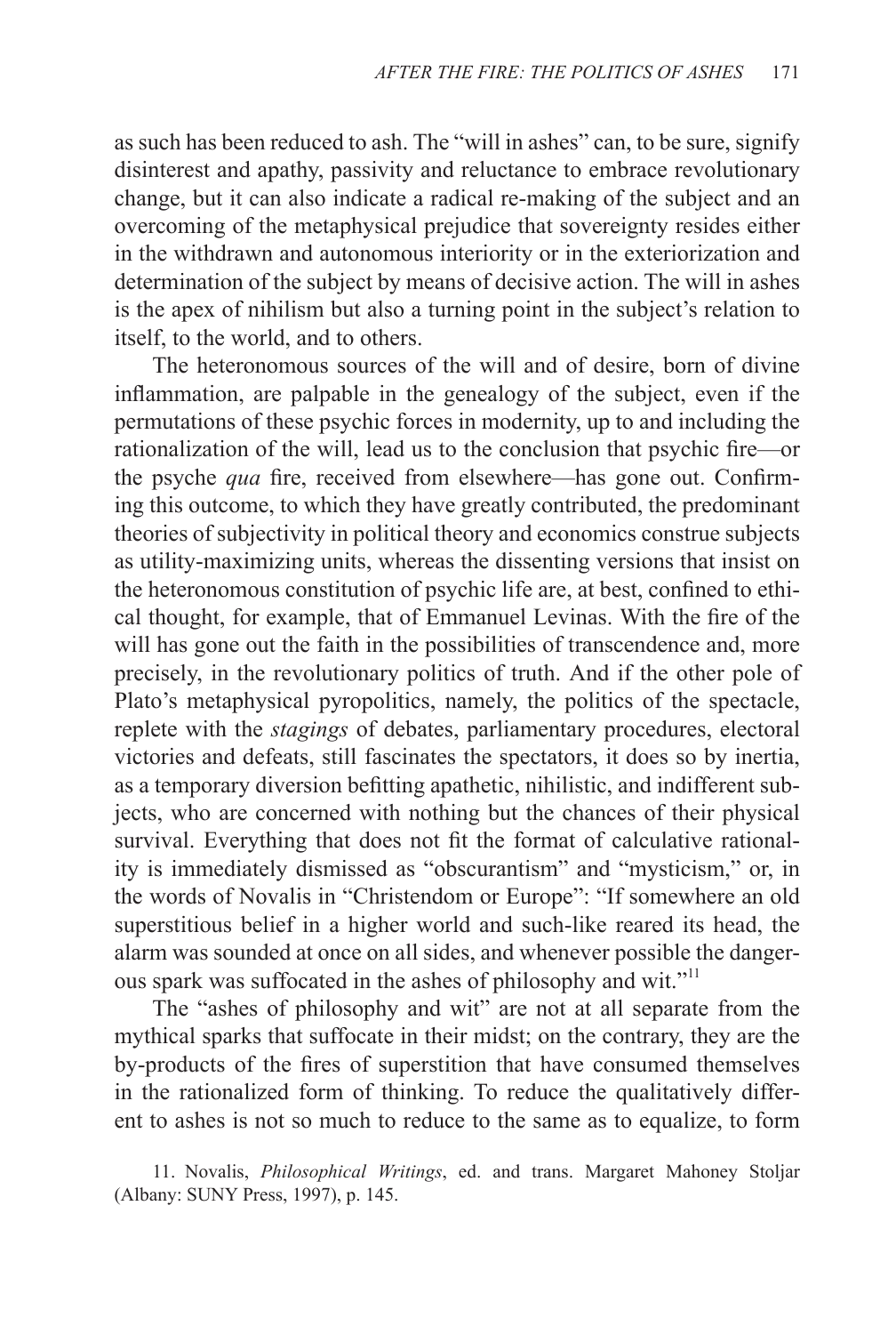a loose, a priori disseminated community of what has been touched and transformed by fire. Postmetaphysical politics inherits this vision of the common from the communitarian dimension of the theological and political-theological blazes that boast the "unifying power," *le pouvoir unitif*, of fire.<sup>12</sup> Confronted with fire, everything is, at least potentially, combustible, aggregated in the community of what can burn and what can spread the burning, as though by contagion. The hopes of revolutionaries, especially in the context of Russian Bolshevism, have traditionally privileged this facet of pyropolitics with its desire that the sparks of change would spread from the already "enlightened" and burning vanguard of the working class to the rest of the *body politic*.

Imagine, now, the future perfect of this political theology, i.e., what will have occurred once revolutionary fire engulfed and devoured everything in its path. A different kind of community will have emerged, one where equality will have been translatable into the ashes left over after the great fires of metaphysics. This community, to the extent that we can imagine it, will have included, aside from human beings, all of organic and inorganic nature that has borne the insignia of "ideality made manifest" and that, today, in the age of "biofuels," is subject to the possibility of being literally incinerated more so than ever before. Whenever the blazing politics of truth has attempted to melt and to mold material existence to its ideals, the unintended effect has been the upsurge of a certain ontological solidarity among the non-idealizable residue of its activity. It is, perhaps, in this vein that we should interpret the Marxist idea of communism as a "classless society" (*klassenlos Gesellschaft*), or, better yet, the "unclassifiable society" of difference without oppositionality, where all conceptual and hierarchical distinctions have been burnt beyond recognition; in short, the society of and in ashes.

#### v v v

The unclassifiable society is the horizon of our postmetaphysical future, the future, where, in the words of Derrida, "ash awaits us"<sup>13</sup> and where the only possible self-recognition will suggest to us that we are both not-yet and always-already ash. (The Russian verb *ispepelit'*—to turn into ashes, or, more precisely, to draw ashes out of that which is to be burnt—hints at

12. Chrétien, *L'intelligence du feu*, p. 101.

13. Jacques Derrida, *Sovereignties in Question: The Poetics of Paul Celan*, trans. Thomas Dutoit and Outi Pasanen (New York: Fordham UP, 2005), p. 20.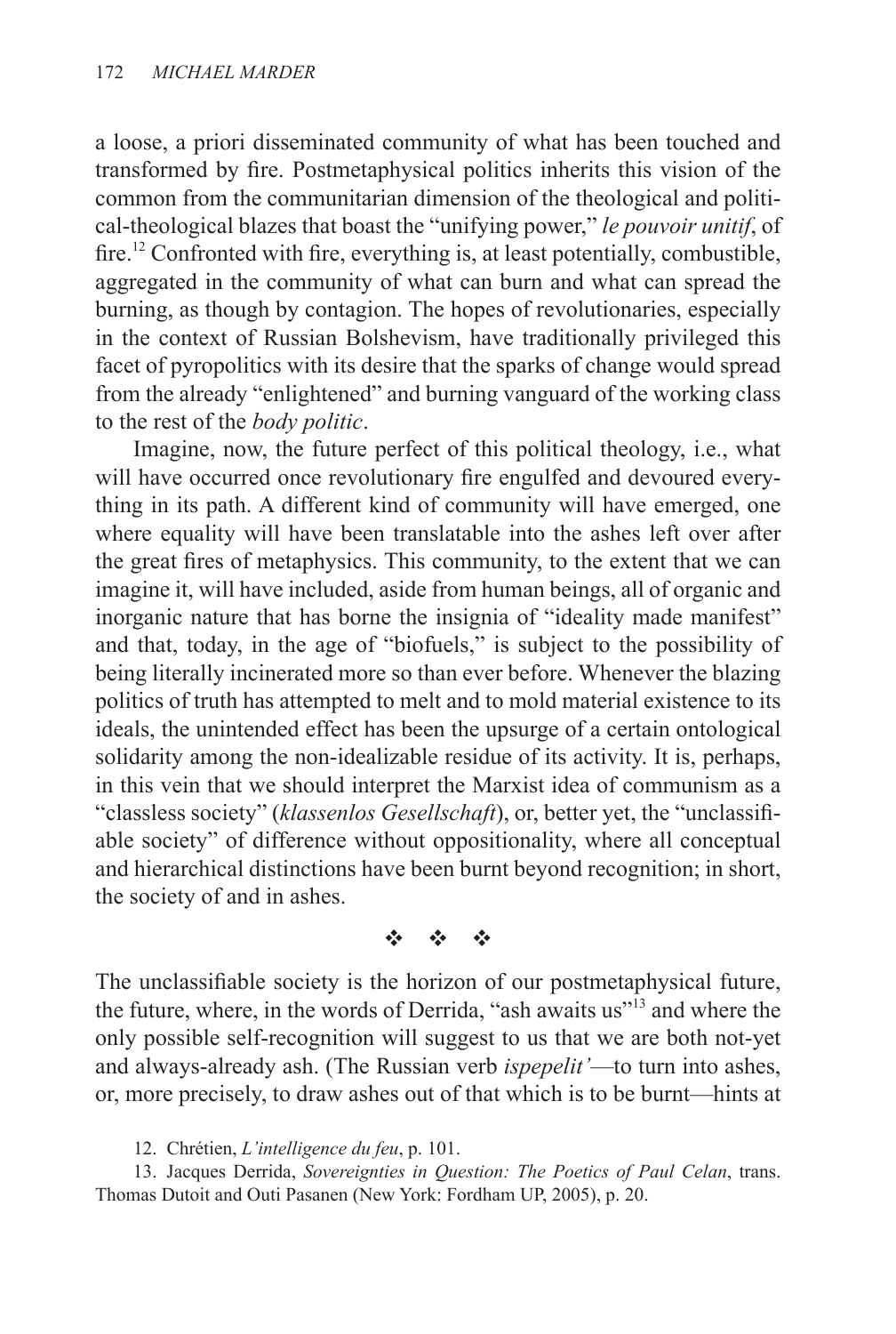the deconstructive precedence of the outcome or the trace of the combustion process merely drawn out of the thing by the fire that engulfs it.) By no means does the absence of conceptual and hierarchical distinctions, be they quantitative or qualitative, from the unclassifiable society signal the leveling of its members to elements that are essentially the same, homogenous, or interchangeable. As Derrida notes elsewhere, ash is "this irreplaceable place, ...where the singular imprint, like a signature, barely distinguishes itself from the impression." "And," he continues, "this is the condition of singularity, of the idiom, of the secret, testimony."<sup>14</sup> Ash, then, is the figureless figure of singularity, the product of concrete judgments, rendered through the analysis of "discerning fire" (πύρ φρονείν), and untranslatable into the language of predication. If the singularity of ash keeps itself secret, this is because it refrains from presenting itself in and through λόγος and, thereby, invalidates phenomeno*logy* at its root. But this very secret is consistent with a singular testimony, the register of unspeakable destitution that is inevitably betrayed when it is expressed or illuminated from the outside, with a light that is foreign to it. This is why, finally, cinders and ashes are not absolutely nothing but, rather, "nothing that can be in the world,"15 provided that "world" is grasped in its ontophenomenological sense either as the world of spirit, wherein spirit feels at home, or as the structures of meaning Dasein weaves around itself in the multiplicity of its practical concerns. Nothing "in the world," ashes are meaningless within the everyday matrix of sense, unpresentable and unrepresentable in the bright light of λόγος. But they are, at the same time, the only things that survive, that outlive life itself, and that persist outside the bygone world, wholly consumed by fire. The meaning of ashes, if there is one, lies, precisely, in their meaninglessness and in their absolute withdrawal from the sphere of phenomenality.

Politically, the obscure testimony of the ashes is the record of defeats, forming the underside of history, which is normally written by the victorious ones. Giving a messianic twist to pyropolitics, Walter Benjamin concludes that "[t]he only writer of history with the gift of setting alight the sparks of hope in the past is the one who is convinced of this: that not even the dead will be safe from the enemy, if he is victorious. And

<sup>14.</sup> Jacques Derrida, *Archive Fever: A Freudian Impression*, trans. Eric Prenowitz (Chicago: Univ. of Chicago Press, 1996), p. 99.

<sup>15.</sup> Derrida, *Cinders*, p. 73.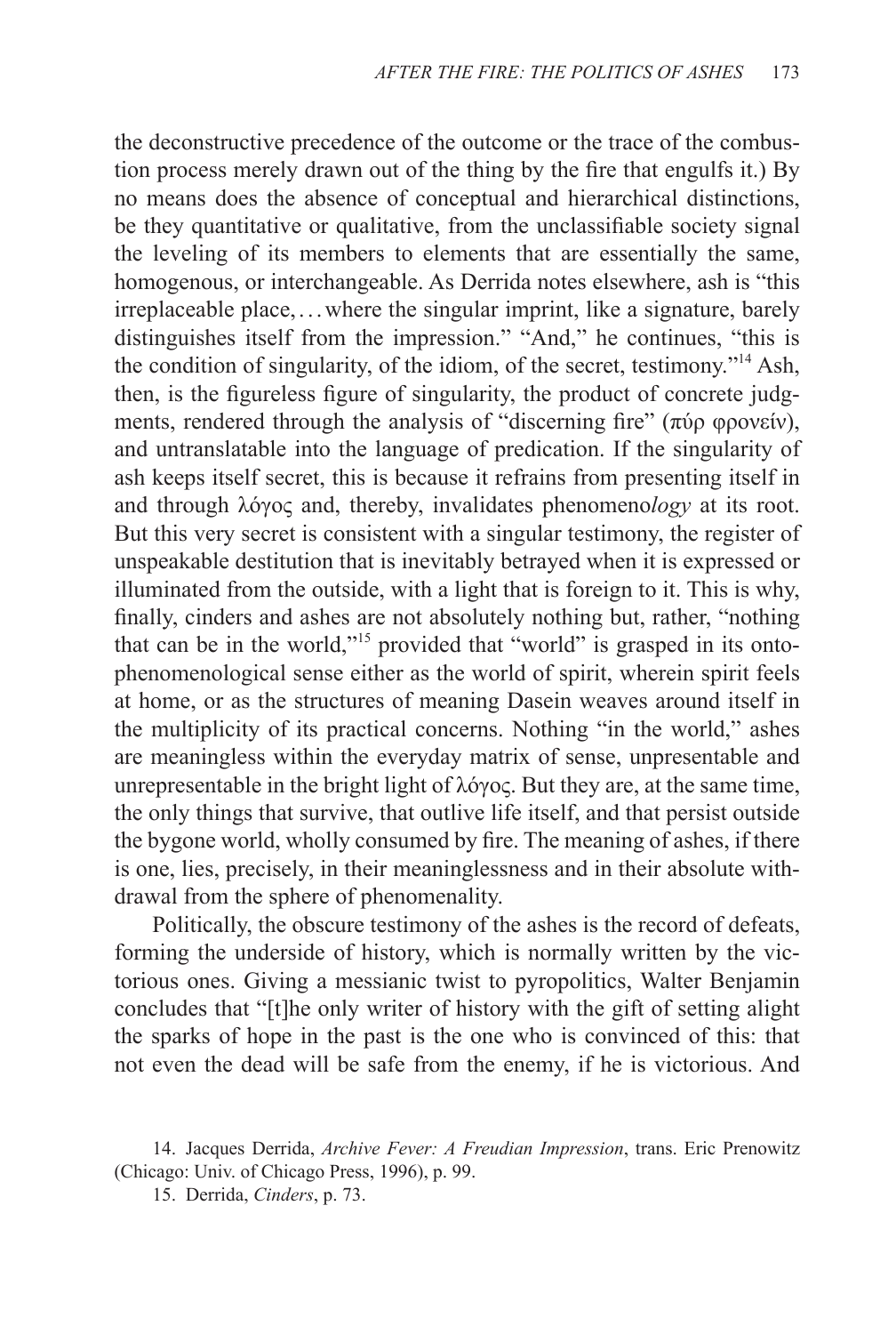this enemy has not ceased to be victorious."<sup>16</sup> The question, however, is whether or not it is too late to speak of fire and of "the sparks of hope" *after*  the victims have been reduced to ash in the blaze of progress and world history. Assuming that the dead, who are neither "safe from the enemy" nor, more generally, immunized from further violence by the fact of their having already died, could speak—assuming that they could voice and present themselves on the historical scene, if only to affirm their essential non-appearance on it—they would do so in the voice of Shakespeare's Cleopatra, who, in the final confrontation with Caesar, refuses to be illuminated by the victor's light. From the depths of her "wounding shame," she withdraws her presence from the triumphant Caesar. There is, for her, something worse than defeat ("It smites me/Beneath the fall I have"), namely, the spectacle of the defeated, where the victim would "show the cinders of my spirits/Through th'ashes of my chance."17 The economy of this unthinkable violence, greater than death itself, is remarkable: standing in the victor's light, the victim is victimized again, in excess of the initial trauma, by being forced to show cinders *through* ashes, to present the remains of the extinguished spirit, along with the totality of the past that has led to defeat, in the ashen light of the future in ruins, the "chance" already reduced to ashes. Through the filter of ashes, whatever is left of life (its cinders) is reconstructed as if it has, from the outset, teleologically pointed to and culminated in the victor's triumph. The spectacle of the defeated, dragged into the sphere of phenomenality, is the ultimate historical violence that befalls every temporal modality of the victims' life, death, and after-life in and as ashes.

And yet, Cleopatra prohibits the spectacularization of her defeat, affirming the fiery core of her being, as much as the political meaning of her suicide. Her words gravitate toward the Platonic politics of truth, the final embrace of the ideality of spirit as fire: "I am fire and air; my other elements/I give to baser life."18 It seems, *prima facie*, that death here assumes its metaphysical function as the act of purifying spirit by way of ridding it of its material substratum ("baser life"). But, on closer reading, it becomes obvious that there is no space for transcendence within elemental

17. William Shakespeare, *Anthony and Cleopatra*, in *The Complete Works*, ed. Stanley Wells and Gary Taylor (Oxford: Clarendon Press, 1994), p. 1033.

18. Ibid., p. 1035.

<sup>16.</sup> Walter Benjamin, "Theses on the Philosophy of History," in *Illuminations: Essays and Reflections*, ed. Hannah Arendt (New York: Schocken Books, 1969), Thesis VI, p. 255.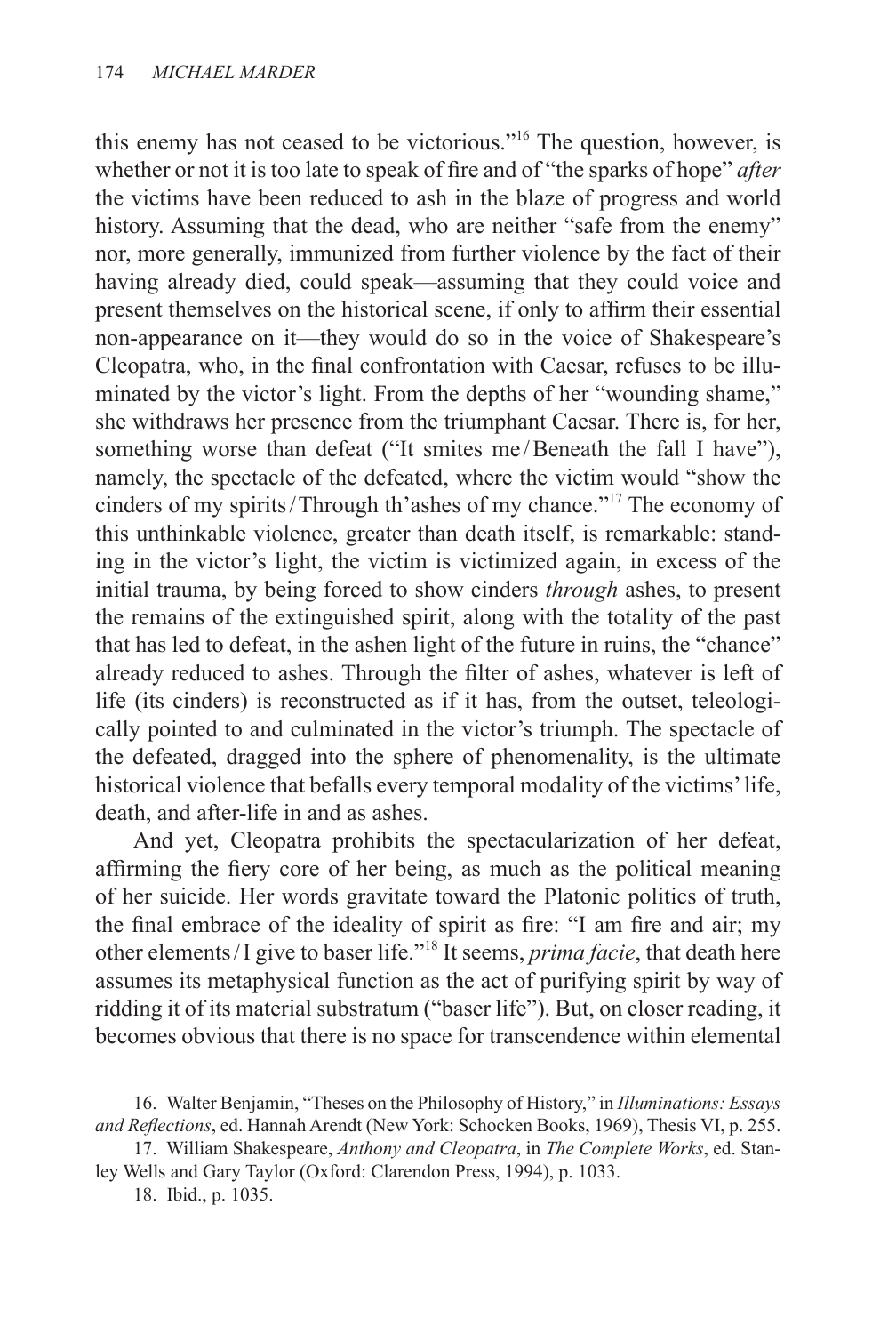immanence—only a rupture between the ideal elements of fire and air and the "other elements" that veer on the side of materiality. This rupture takes place within life itself, separates the "baser" modalities of the latter from the more noble ones, and follows the political logic Carl Schmitt outlined in a different context, "life struggles not with death, spirit not with spiritlessness [*und der Geist nicht mit der Geistlosigkeit*]; spirit struggles with spirit, life with life ..."<sup>19</sup> The separation of concepts from themselves is possible only as long as the spirit is burning and, divided against itself, maintains the tension of oppositionality that defines the political as such. If Cleopatra rejects her own appearance in the glorious light of Caesar, it is because she can still muster enough spiritual resources to be a source of her own light and meaning, of the heat of motivation and truth, opposed to those of Caesar. "I am fire and air" reclaims the sovereignty of the speaker, who, like the glorious Sun-King, embodies the solar blaze and interiorizes the conditions of possibility for appearing and truth. In fact, this simple statement translates the Christian "I am the truth; I am the light" into the (pagan, some would say) language of the elements. But, above all, it rebels against the vision of cinders through ashes, the finality of victimization, and the extinguishing of antagonisms that have kept the spirit of the political intact.

Shakespeare's Cleopatra does not merely reject the futurelessness of ashes and cinders, however. She passes, in a quasi-dialectical fashion, through the screen of ashes only to be reborn as pure fire thanks to the vision of her dead lover, Antonio—"methinks I hear/Antonio call"20—and thanks to her decision to take her own life. The Phoenix that materializes from the ashes and that reawakens ideality and the politics of spirit bears a deadly force in the midst of its newly gained life.<sup>21</sup> This is, also, the case in every return to a metaphysical unity from the dispersed plurality of the ashes: the Phoenix spreads the seeds of death, whence it has issued, all around itself, while affirming itself as the eternal figure. Politically, the most spectacular example of such rebirth is the self-representation

19. Carl Schmitt, *The Concept of the Political*, exp. ed., trans. George Schwab (Chicago: Univ. of Chicago Press, 2007), p. 96.

20. Shakespeare, *Anthony and Cleopatra*, p. 1034.

21. Such, for Hegel, is the fate of nature impregnated with spirit, for "the goal of nature is to kill itself—as Phoenix to burn itself, in order to emerge rejuvenated as spirit from this exteriority." Quoted in David Farell Krell, *Contagion: Sexuality, Disease, and Death in German Idealism and Romanticism* (Bloomington and Indianapolis: Indiana UP, 1998), p. 163.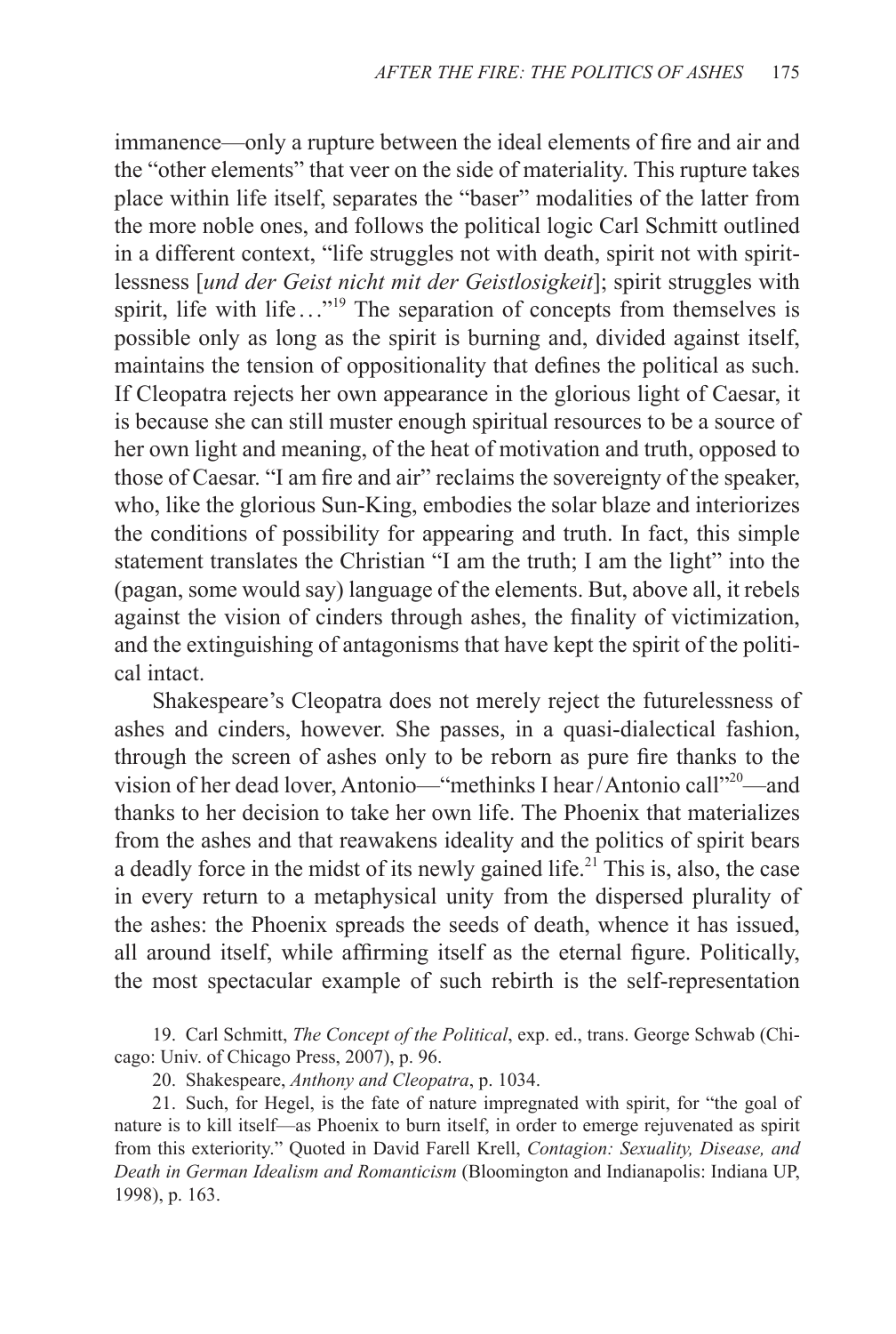of the State of Israel as the Phoenix risen from the metonymic ashes of Auschwitz. In a perverse demonstration of victimhood, via a testimony that breaks the secret and violates the nonphenomenality of the ashes, the spectacularization of Auschwitz (in Hollywood and in other outlets of mass culture) is a tool for legitimating the death-bearing politics of perhaps the only state in the world that conceives of itself as a Phoenix. Here the two Platonic fires rage as one: the spectacle of past victimization reinforces the theo-metaphysical politics of truth, eager to decimate the diverse perspectives and existences not sanctioned by it. To paraphrase Schmitt, then, in the battle against the Phoenix, life struggles with a living death, and spirit with spiritless spirit.

#### $\psi = \psi = \psi$

The leitmotif of fire in Heidegger's reading of the poetry of Georg Trakl in *On the Way to Language* gained notoriety largely due to Derrida's patient deconstruction of this text in *Of Spirit*. It is in Trakl that Heidegger discovers the definition of spirit as a flame, i.e., as the luminous condition of possibility for phenomenality, for the totality of all that is present, and for concrete life conceived as pain: "Spirit is flame. It glows and shines. Its shining takes place in the beholding look. To such a vision is given the advent of all that shines, where all that is, is present. This flaming vision is pain. . . .The spirit which bears the gift of a 'great soul' is pain; pain is the animator... . Everything that is alive, is painful."<sup>22</sup> Unlike the disembodied Platonic vision of ideas, lit by a transcendent fire, or the spectacularization of appearances, illuminated by the fire of the cave, this third kind of vision—the "flaming vision," *flammende Anschauen*—is inseparable from the corporeality of those who see, insofar as this vision is pain, *Schmerz*. The postmetaphysical transition in the poetry and thinking of Trakl and Heidegger takes place, precisely, the moment when the distances between the seer, the seen, and the animating vision collapse, that is to say, when the fire burns in us and burns us, inflicts pain.

The influence of Ernst Jünger on Heidegger is, of course, unmistakable in this foregrounding of pain. Nevertheless, the extreme dangerousness of spirit—and of pyropolitics associated with it—lies not so much in pain *proper* as in the confluence of spirit's enabling and disabling facets: "...flame is the ek-stasis that lightens and calls forth radiance, but which

22. Martin Heidegger, *On the Way to Language*, trans. Peter D. Hertz (San Francisco: HarperCollins, 1982), p. 181.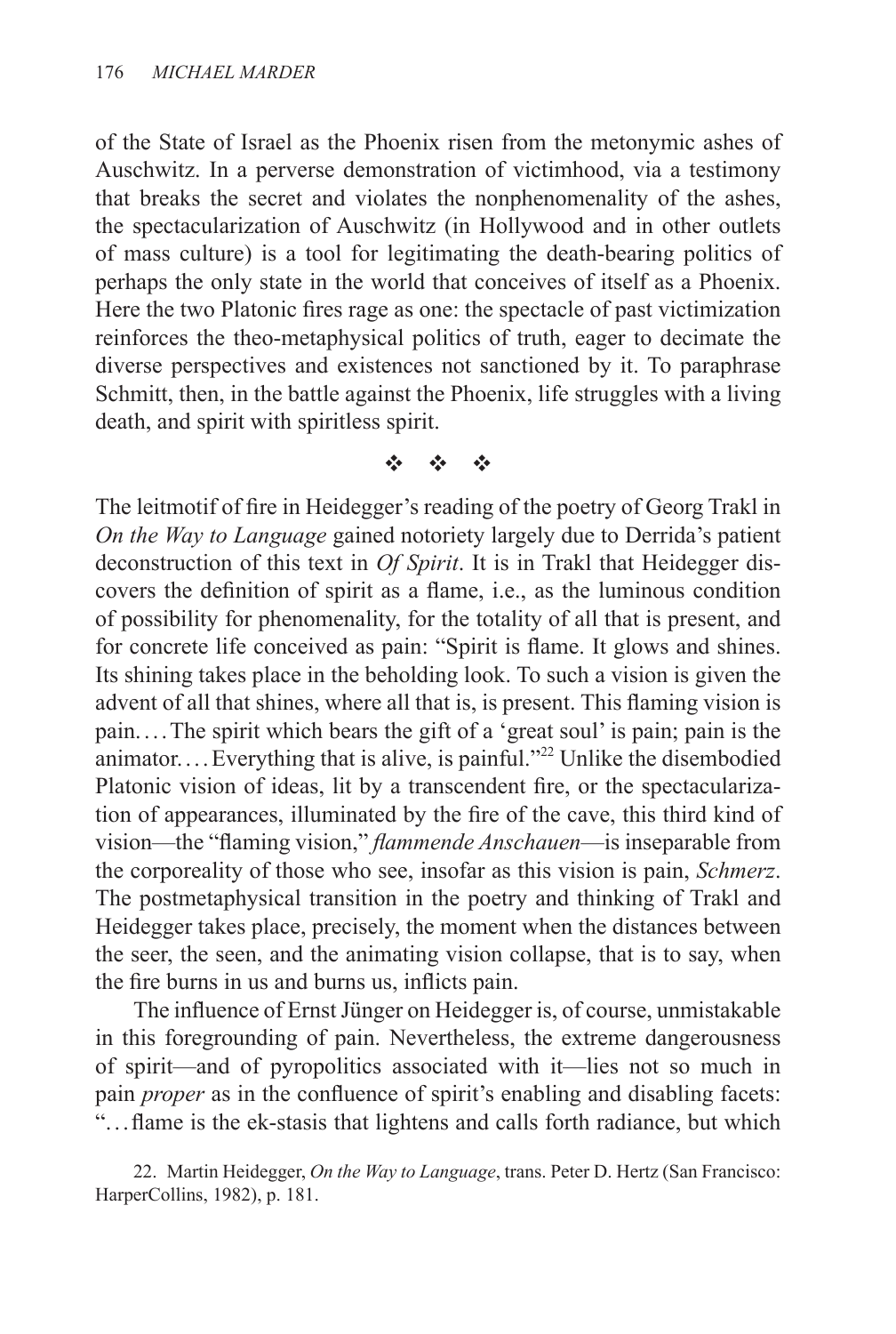may go on consuming and reduce all to the white of ashes [*alles in das Weiße der Asche verzehren kann*]."<sup>23</sup> The possibility that everything, i.e., the totality shining and glowing in the collective flaming vision of spirit, would be destroyed is inherent in the radiant self-presentation of this totality. If materialized, the possibility of total destruction would convert the brilliance of spirit into the whiteness of ashes, where the "all" is "nothing" or next to nothing, a trace of past flames, that falls apart. The modal verb *kann* is highly significant here: for Heidegger, as for Trakl, reduction to ash is only a futural possibility, an event that *may* happen, given the "internal duplicity of *Geist*" that "affects all the thinking up to and including that of ash."24 But for Paul Celan and Derrida—the other pair of thinkerpoets—the catastrophe of *Geist* has already occurred, leaving behind the ashes as the only heritage of the past inflammations of spirit. In Celan's dense language, the past, that which is behind (*hinter*) our shaken being is the ash-aureole, *Aschenglorie*: "Ash-aureole behind /your shaken knotted /hands at the Threeways."25 This "aureole," or literally this "glory," surrounding and haunting every act and every gesture of "your shaken knotted/ hands" is the white of ashes Heidegger had anticipated with some measure of anxiety. It is an after-effect of metaphysical burning brilliance that illuminated, brought into being, and destroyed whatever fell in its spotlight.

In keeping with the tradition of political theology, however, glory is the mark of sovereignty, and its brilliance—a necessary attribute of divine and monarchical power.<sup>26</sup> In the burning light of the sovereign's glory, everything comes into being, is allowed to show itself as itself, but also runs the risk of being destroyed. Power and phenomenological ontology, making be and letting appear, are virtually indistinguishable, when it comes to the political theology of glory, and it is no wonder that both fade once glory has been reduced to ashes. One of the meanings of the glory *of* and *in* ashes

23. Ibid., p. 179, translation slightly modified.

24. Jacques Derrida, *Of Spirit*, trans. Geoffrey Bennington and Rachel Bowlby (Chicago: Univ. of Chicago Press, 1987), p. 97.

25. Paul Celan, "Aschenglorie," in *Selected Poems and Prose of Paul Celan*, ed. and trans. John Felstiner (New York and London: W. W. Norton, 2001), p. 261. For a close reading of this poem see Derrida's "Politics and Poetics of Witnessing," in *Sovereignties in Question*, pp. 65–96.

26. Cf. Giorgio Agamben, *The Kingdom and the Glory: For a Theological Genealogy of Economy and Government*, trans. Lorenzo Chiesa and Matteo Mandarini (Stanford, CA: Stanford UP, 2011).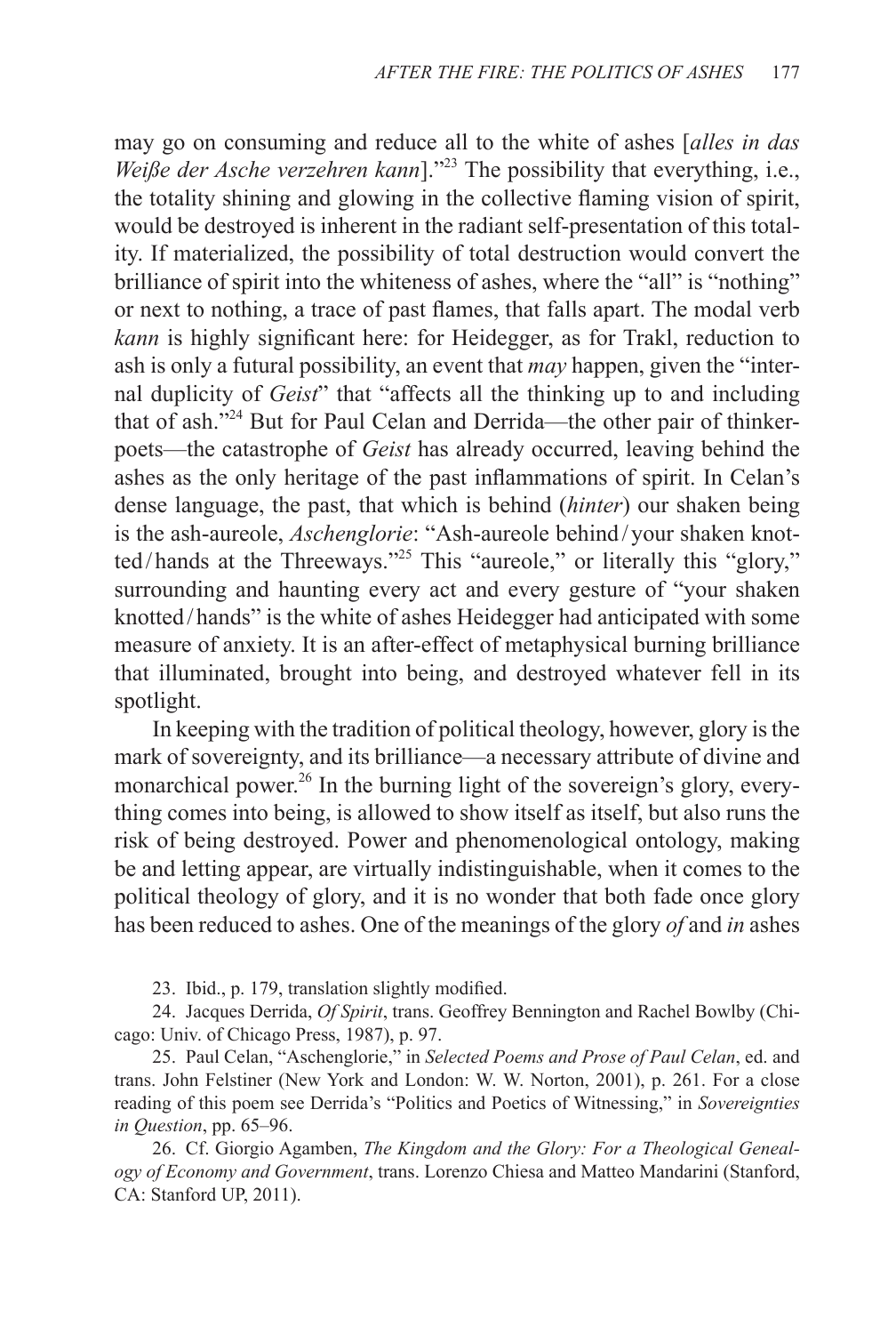is the proliferation of meanings and interpretations after the decline of the blazing politics of truth that emanated from the glow of sovereignty. This extinguishing of the one truth, with its life-giving and death-bearing flame, does not, as one would expect, prompt the spectacularization of perspectival truths, valorizing the other extreme of metaphysics. Instead, it finally opens up the space for a testimony that keeps its secret, that withdraws from its very donation, and that is incapable of exercising formal power, not even the power of enunciation. By the time the reader arrives at the end of "Aschenglorie," the paradox of this secret testimony of the ashes themselves, emitting their light that does not bedazzle, that is devoid of brilliance, and that promises to break the spell of myths and metaphysics, reaches its crescendo: "No one/bears witness for the/witness."<sup>27</sup> There is no higher light or fire to illuminate the testimony of the witness; the obscure testament of the victims can be rendered only in the glory of and in ashes that, aureole-like, surrounds them.

At this point, we must part with Derrida's reading of both Celan and Heidegger on the question of the ashes for two reasons. First, the otherwise perceptive and infinitely patient analysis of Celan's poem in "The Poetics and Politics of Witnessing" still finds itself under the sway of the metaphysical idea of testimony and truth. When Derrida writes that "[a]sh... annihilates or threatens to annihilate even the *possibility* of bearing witness to annihilation,"28 he implicitly ties this possibility to the politics of truth, from the perspective of which ash and its type of light are almost nothing. The lack of uniform, evenly spread, and brilliant light of Ideas does not connote a complete absence of light, however dim it may be. The victims' aureole of ash is far from an absolutely idiosyncratic testimony that isolates each victim, including those who are no longer alive, in the solipsism of their unique, interminable suffering. The ashes, in and of themselves (which is to say: outside of themselves), in their sheer nonidentity with themselves, are shared in their multiplicity, in their falling apart into a nonessential and untotalizable plurality of traces. Only in this barely describable condition do they non-communicatively transmit their secret testimony.

Second, with regard to Heidegger's terror in the face of "white of ash," Derrida justifiably concludes that "[e]vil is not on the side of matter or of the sensible matter generally opposed to spirit. Evil is spiritual, it is

- 27. Celan, "Aschenglorie," p. 261.
- 28. Derrida, *Sovereignties in Question*, p. 69.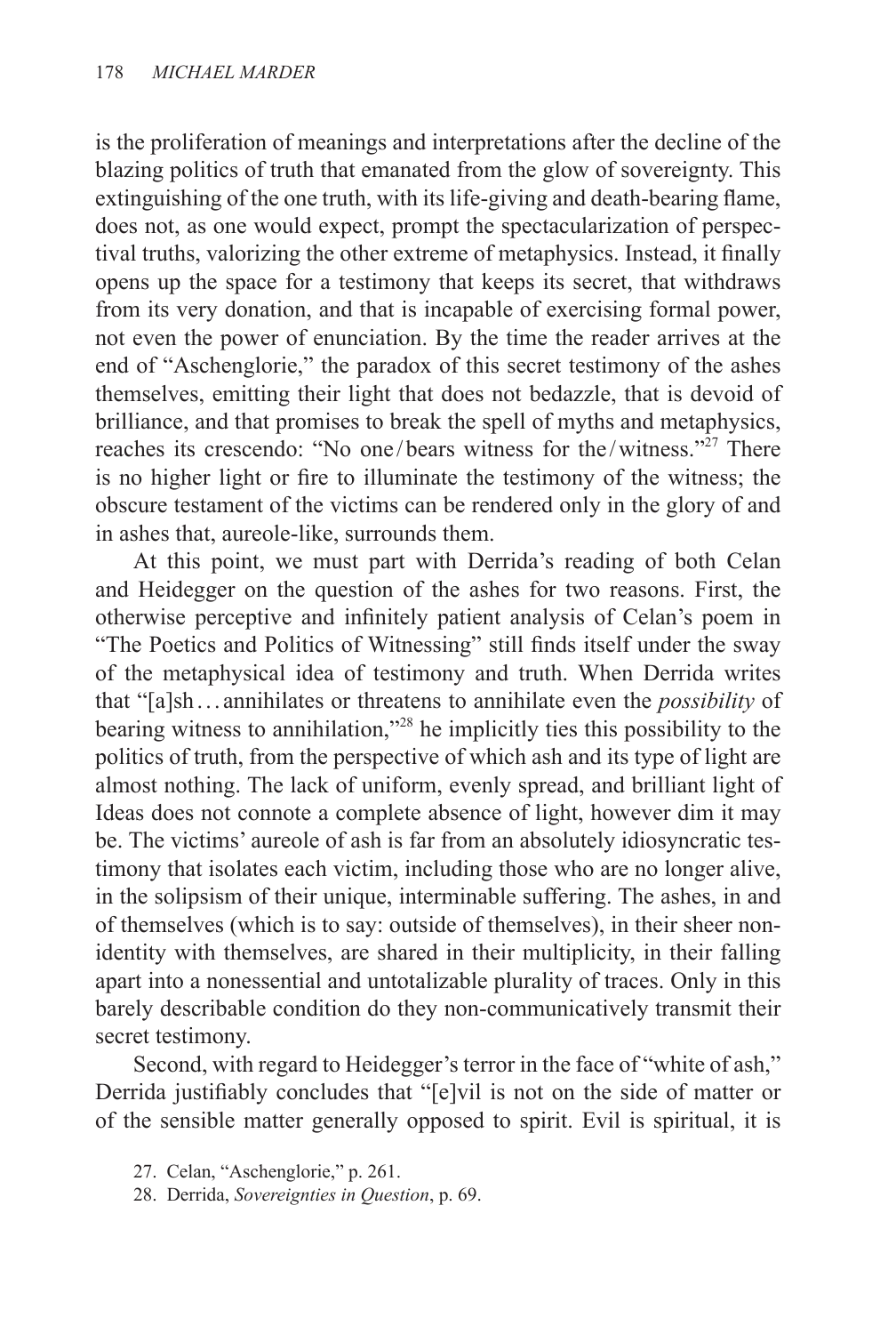also *Geist*..." But this insight into the inner division within spirit, reminiscent of Schmitt's statement "spirit struggles with spirit, [etc.]" leads Derrida, at the end of this intriguing paragraph in *Of Spirit*, to a rather misguided question, "Is ash the Good or the Evil of spirit?"<sup>29</sup> The question is misguided because a system of valuations from the vantage point of spirit no longer matters when ash turns not only into a destiny that "awaits us," a catastrophe infinitely deferred and one that differs from world history, but also into the event that has always already happened. It is, as Shakespeare's Cleopatra and Celan's poetry imply, an act of the greatest violence to cast ash into the light that is not its own, to view the victim in the glorious brightness of the victor's triumph. The prospective consideration of ashes as the future of spirit's flame has been foreclosed at the end of metaphysics, when, on the contrary, this flame appears as the distant past of the ashes. Given the fundamental shift in temporal orientation, the differences of and in the ashes, constitutive of what we have called "the unclassifiable society," are to be transvalued in such a thorough fashion that the categories "good" and "evil," but also the "one" and the "many," may become outmoded as a result of this transvaluation.

#### v v v

The catalogue of the kinds of fire, illustrating the "perpetual motion of the elements," in Plato's *Timaeus* reads, retrospectively, in light of postmetaphysical thought, as a mapping out of the subsequent history of metaphysics. "[W]e must observe," says Timaeus, "that there are many kinds of fire: for example, there is flame; and the kind issuing from flame, which does not burn but supplies light to the eyes; and the kind which, when the flame is quenched, is left behind among the embers [τοῖς διαπύροις καταλειπόμενον αὐτοῦ]" (58c). The flame's gradual diminution and "division" is the thread running through the typology, whereby fire first becomes innocuous as mere light (and—why not?—as the eidetic corollary of light: pure θεωρία) and, on the heels of the separation between its specular and thermal functions, is quenched, persisting in a weaker form "among the embers." The withdrawal of being and the retreat of politics parallel this going out of the flame, which is never finally and completely extinguished but which continues to dwell among the embers—διάπυρος—where fire (πυρ) literally divides (δια) against itself. Were the political and ontological histories of metaphysics to end the way this classificatory scheme

29. Derrida, *Of Spirit*, p. 97.